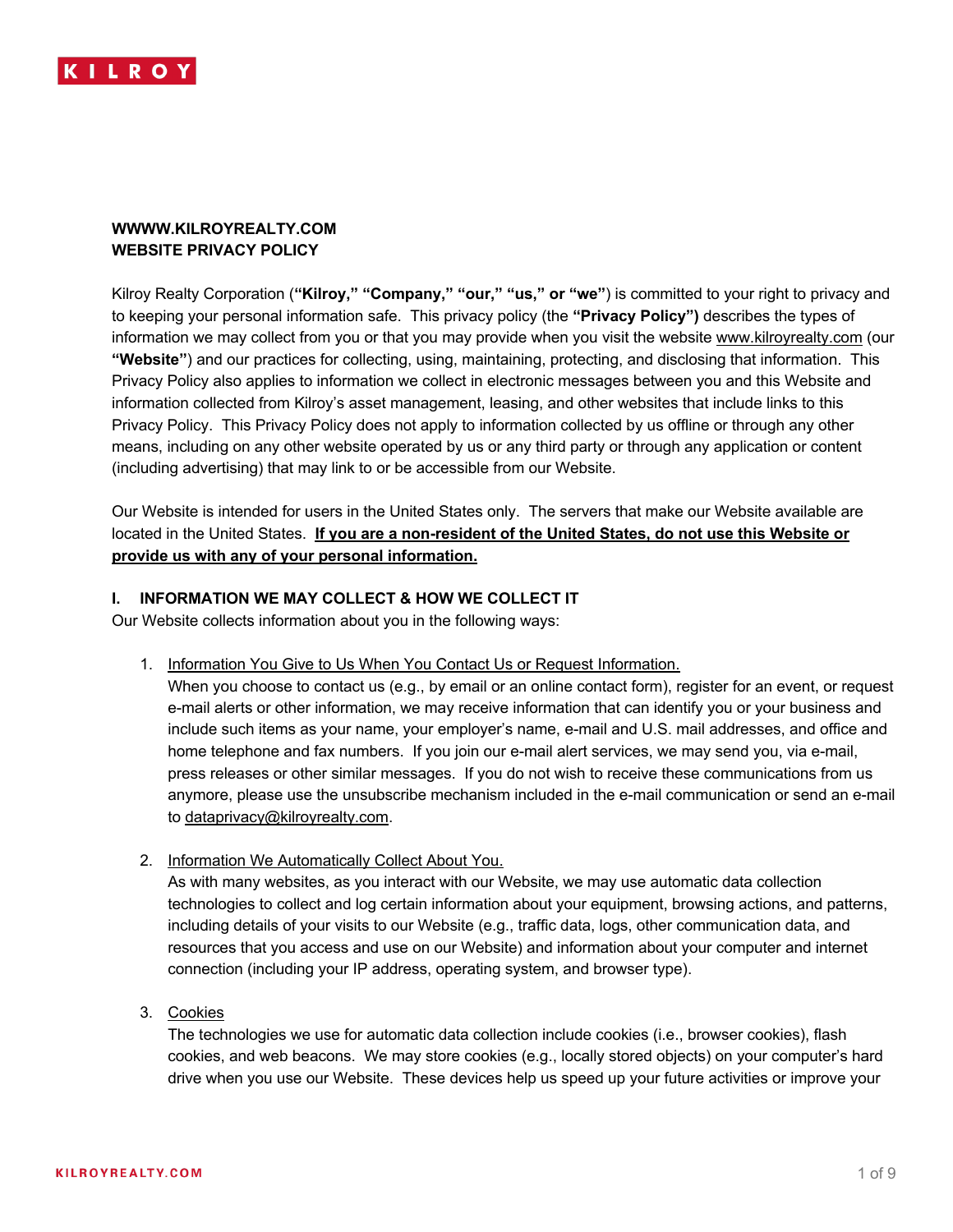

experience by remembering the information that you have already provided to us. Third parties operating on behalf of us and/or its affiliates may also use these devices to provide us with anonymous data and information regarding the use of our Website. At your option, you may block or delete devices from your hard drive. However, by disabling such tracking devices, you may not have access to the entire set of features of our Website. For more information about cookies, including links to web browser instructions for disabling and managing such tracking devices, visit http://www.usa.gov/optout-instructions.shtml.

We use Google Analytics to collect information on your use of our Website. Google Analytics collects information such as how often users visit our Website, what pages they visit, and other sites visited prior to or after coming to this site. The data collected through these tools is not tied to other personal information that we collect about you. To know more about data collected by Google Analytics, visit http://www.google.com/policies/privacy/. You may prevent the use of Google Analytics by disabling cookies as described above. You may also prevent Google Analytics from recording the data generated by the cookie and pertaining to your use of our Website (including your IP address), or processing this data, by downloading and installing the following browser plug-in available through Google at the following link: https://tools.google.com/dlpage/gaoptout.

### **II. OTHER INFORMATION WE COLLECT ABOUT YOU**

Kilroy may also collect and receive information about you from the following websites, which Kilroy will use in accordance with this Privacy Policy.

1. Kilroy Property Websites.

We may receive personal information about you collected from other Kilroy property websites that are operated by its third-party property managers.

#### 2. Asset Management Websites.

We collect information about you when you visit our asset management websites, which includes contact information provided by prospective tenants, information related to onboarding new tenants and property managers, credit-related information, and information collected through a variety of web forms available (e.g., keycard registration, locker rental). These websites also use the automatic data collection technologies outlined in Section I(3) of this Privacy Policy.

3. Leasing Websites.

We may also receive information about you when you choose to contact us through our leasing websites (e.g., send us an email with a question about a Kilroy project or complete one of our online contact forms), register for an event, or request e-mail alerts or other information. We may receive information that can identify you or your business and include such items as your name, your employer's name, email and U.S. mail addresses, credit-related information, and office and home telephone and fax numbers. If you join our e-mail alert services, we may send you, via e-mail, press releases or other similar messages. If you do not wish to receive these communications, please use the unsubscribe mechanism included in the e-mail communication or send an e-mail to dataprivacy@kilroyrealty.com.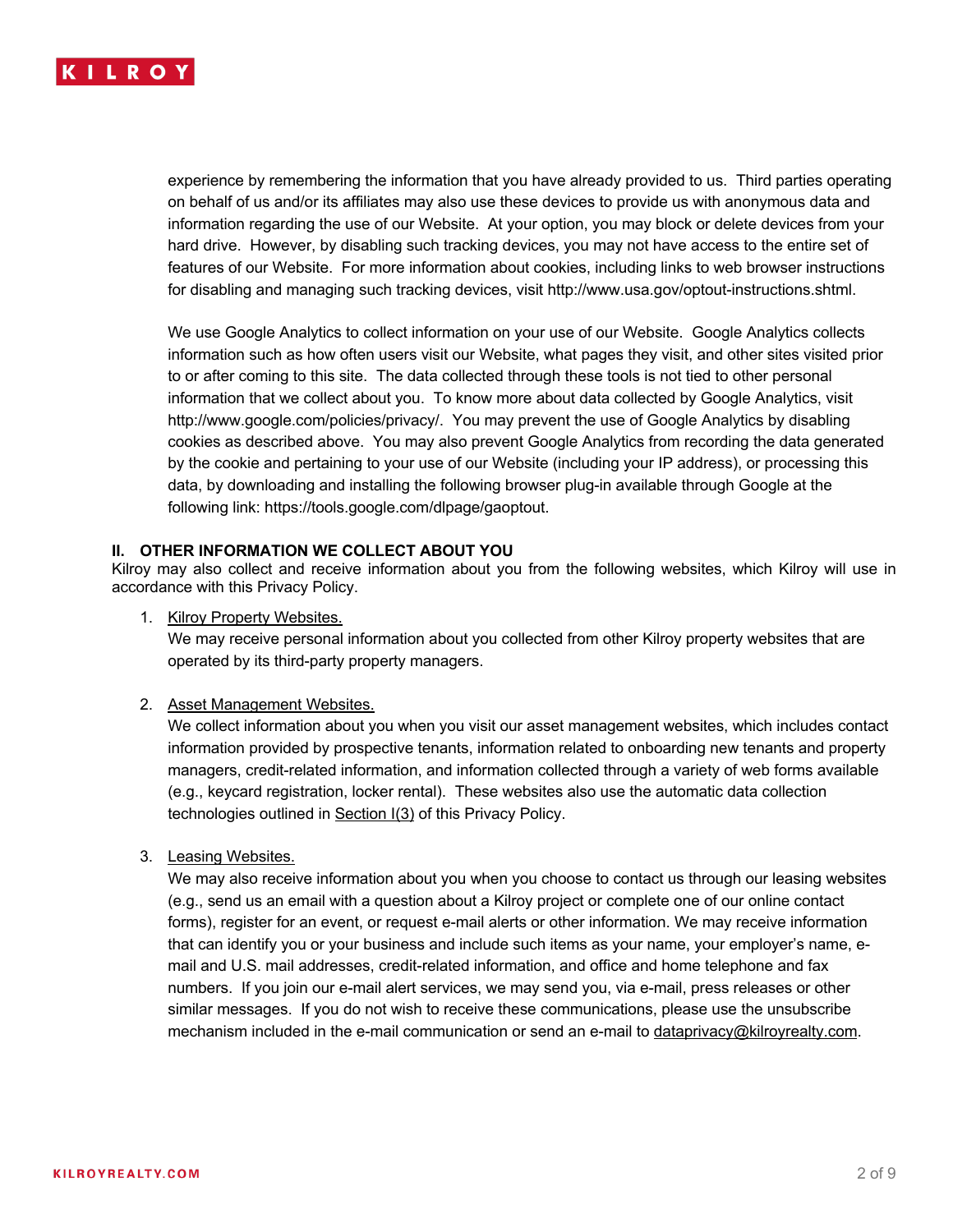

4. Event Websites.

We may also collect information about you when you register for one of our events on a third-party website (e.g., name, company name, email address, and comments).

### **III. HOW WE USE AND SHARE THE INFORMATION WE COLLECT**

We may use or disclose the information we collect for the following business purposes:

- We may use your information to provide our Website and its contents to you.
- We may use your personal information to fulfill or meet the reason you provided the information (e.g., to respond to your e-mail or request for information).
- We may use your personal information in order to communicate with you about our properties and services or to provide you with information or marketing materials that may be of interest to you. If you do not wish to receive these communications from us anymore, please use the unsubscribe mechanism included in the e-mail communication or send an e-mail to dataprivacy@kilroyrealty.com.
- In the event of a sale, merger, consolidation, change in control, transfer of substantial assets, reorganization, or liquidation, we may transfer, sell, or assign to third parties information concerning your relationship with us, including, without limitation, personally identifiable information that you provide and other information concerning your relationship with us.
- We may disclose your personal information if permitted by law or required to do so by law, court order, or government regulations or where we believe such action is necessary in order to protect or defend our interests or the interests of our customers or users of our Website.
- We may disclose your personal information to help maintain the safety, security, and integrity of our Website, products and services, databases and other technology assets, and business.
- We may aggregate and use the information you provide to us or that we collect through our automatic data collection technologies for system administration and to monitor the use of our Website. We use the aggregated information to measure the number of visits to our Website, the average time spent on our Website, the number of pages viewed, and to monitor various other Website statistics. This monitoring helps us evaluate how our Website is used and helps us continuously improve the content we provide.
- We may use your information for any other purpose disclosed by us when you provide the information or with your consent.
- We may transfer your personal information to third parties for the performance of services provided to us, including third party providers of services related to the operation and management of our Website, or in connection with the administration and support of the activities noted above.

If we disclose personal information to a third party for a business purpose, we enter into a contract that describes the purpose and requires the recipient both to keep that personal information confidential and not to use it for any purpose except performing the contract.

## **IV. THIRD-PARTY WEBSITES**

Our Website may contain links or references to other websites outside of our control, and this Privacy Policy does not apply to these websites.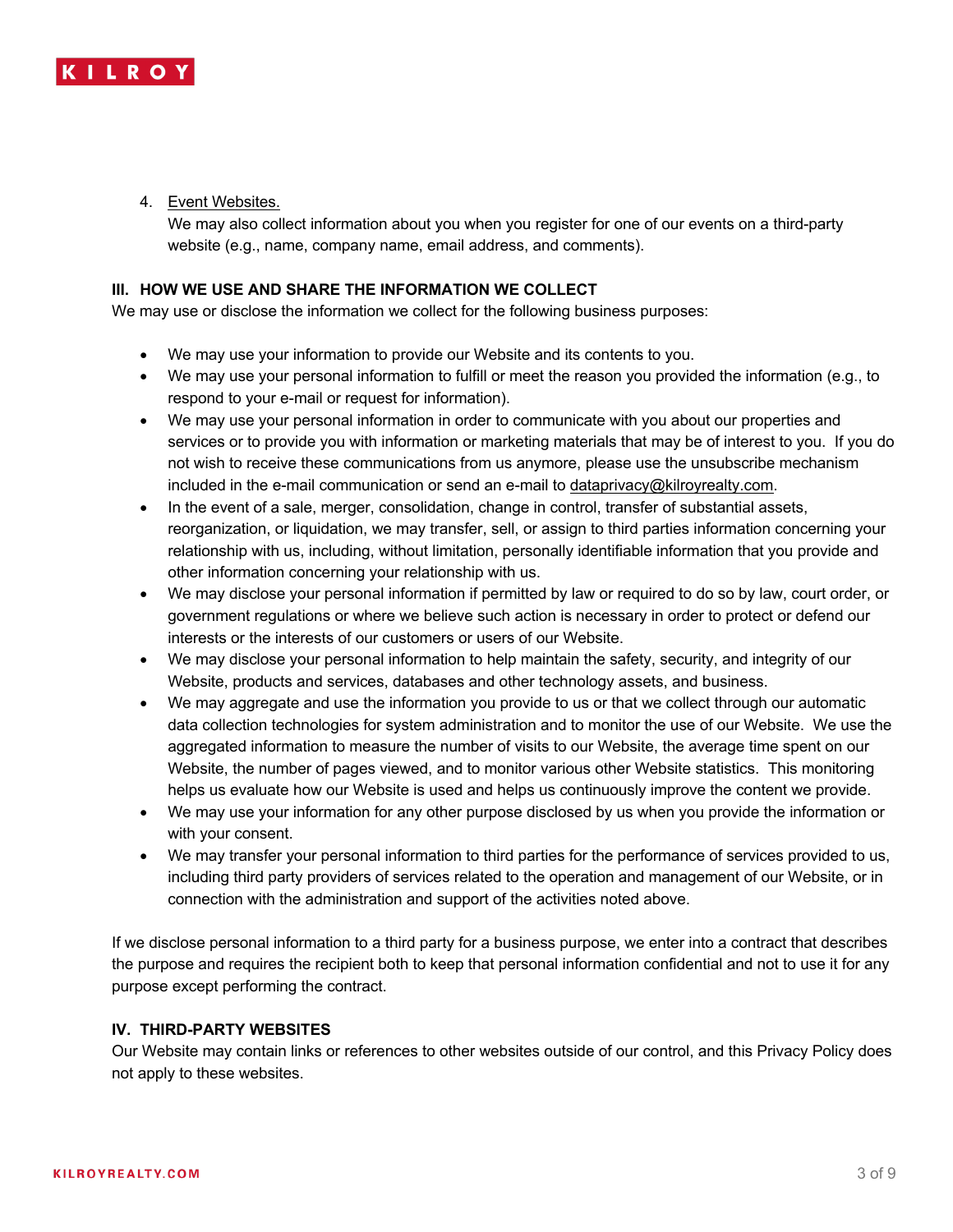

## **V. CHILDREN'S PRIVACY**

Our Website is not intended for children under 13 years of age. No one under 13 may provide any personal information to or on our Website. We do not knowingly collect personal information from children under 13. If you are under 13, do not use or provide any information on this Website. If we learn we have collected or received personal information from a child under 13 without verification of parental consent, we will delete that information. If you believe we might have any information from or about a child under 13, contact us by phone at 833-319- 2998 or email at dataprivacy@kilroyrealty.com.

## **VI. APPLICANTS FOR EMPLOYMENT**

If you apply for employment with Kilroy, we collect information that you provide to us when you complete and submit your employment application, and any information you provide to us as a follow-up to your application. We may also collect information about you from vendors and service providers that we work with in the application process, such as vendors that process or review applications, that suggest candidates for us, or that assist with an applicant's potential relocation.

We may use the information we collect, in order to:

- Process and evaluate an applicant's application, qualifications, and credentials for employment with Kilroy;
- Contact applicants regarding the status of their application for employment;
- Assist with the onboarding of an applicant into employment;
- Conduct internal research;
- Conduct background checks;
- Monitor Kilroy's recruitment initiatives and equal opportunities policies;
- Determine an applicant's need for special accommodations;
- Evaluate an applicant's legal ability or capacity for employment; To detect security incidents, protect against malicious, deceptive, fraudulent, or otherwise illegal activity; and
- Determine the terms of an applicant's potential employment with Kilroy.

We may share your information with our affiliates and with service providers who assist us in the application process such as background check, relocation, and executive search vendors, or vendors who otherwise process applications. We may also share your information to satisfy any applicable law, regulation, subpoenas, court orders, warrants, governmental requests, or legal process if in our good faith opinion such is required or permitted by law. We may also share your information with a third-party performing audit, legal, operational, or other similar services for or on behalf of Kilroy. Moreover, we reserve the right to disclose and transfer the information we collect: (i) to a subsequent owner, coowner, or operator of the Website or associated databases; or (ii) in connection with the negotiation, planning, or completion of a corporate merger, consolidation, restructure, sale of substantially all of our shares or assets, or other corporate change.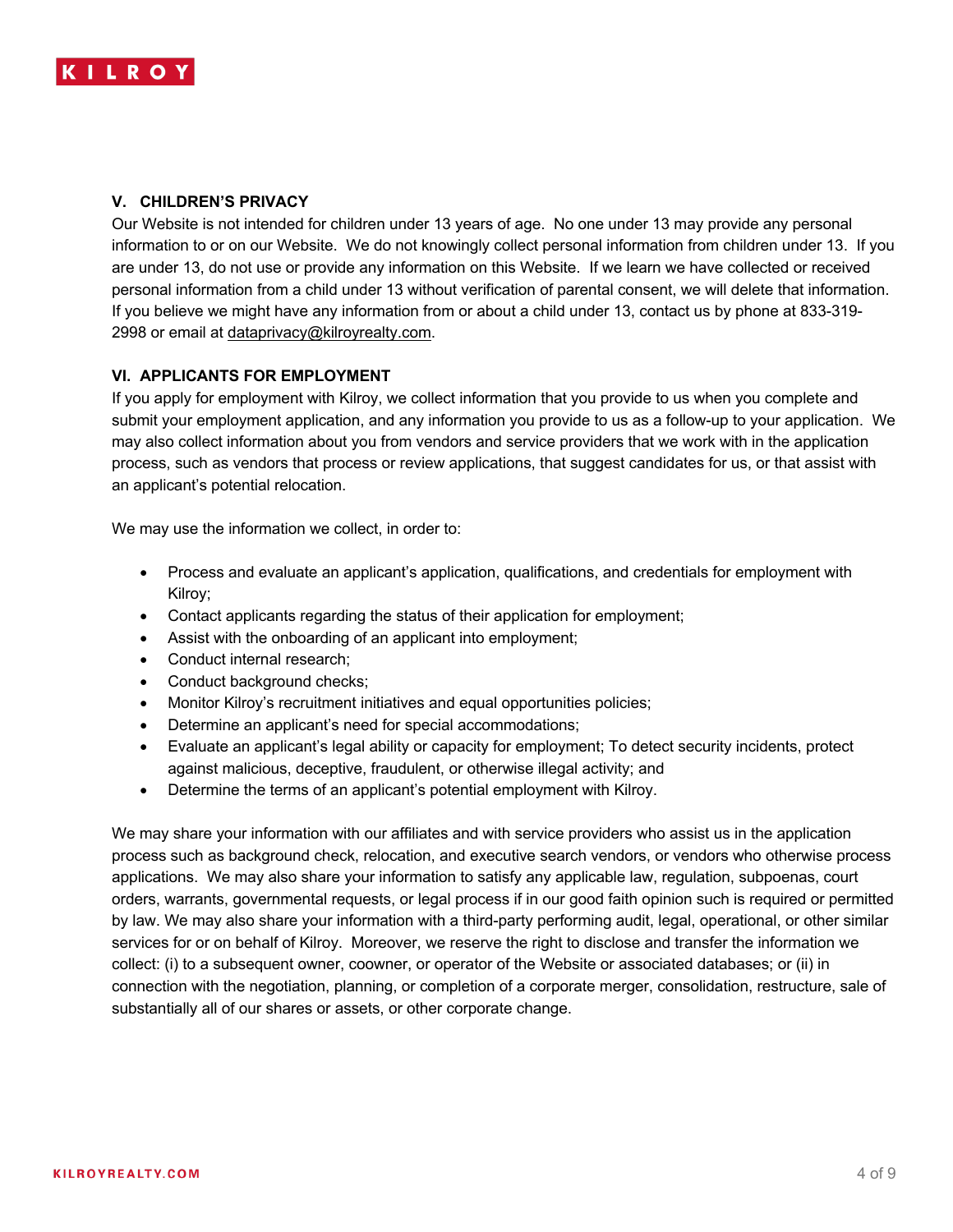

## **VII. REVISIONS TO OUR PRIVACY POLICY**

We reserve the right to change this Privacy Policy at any time. Any changes we make will be posted on this page. If we make material changes to how we treat your personal information, we will notify you via our Website. The date this Privacy Policy was last updated/reviewed is identified below. You are responsible for periodically monitoring and reviewing any updates to this Privacy Policy. Your continued use of our Website after such amendments will be deemed your acknowledgement of these changes to this Privacy Policy.

### **VIII.CONTACT INFORMATION**

Should you have any questions or concerns about this Privacy Policy or the collection of information, contact us by phone at 833-319-2998 or email at dataprivacy@kilroyrealty.com.

## **IX. EFFECTIVE DATE OF POLICY**

This Privacy Policy is effective and was last updated on August 26, 2020.

### **X. ADDITIONAL INFORMATION FOR CALIFORNIA RESIDENTS**

The California Consumer Privacy Act (**"CCPA"**) provides eligible California residents with specific rights with respect to our collection, retention, and use of personal information. This section on Additional Information for California Residents supplements this Privacy Policy and applies solely to eligible residents of the State of California (**"consumers"** or **"you"**) as of January 1, 2020. Any terms used but not defined in this section have the same meaning as defined in the CCPA.

#### 1. Information We Collect

We collect personal information from you. In particular, we have collected the following categories of personal information from our consumers within the last twelve (12) months:

| Category                | <b>Examples</b>                                                    | Collected? |
|-------------------------|--------------------------------------------------------------------|------------|
| Identifiers.            | This category may include: name, postal address, unique            | <b>YES</b> |
|                         | personal identifiers, online identifiers, email address, account   |            |
|                         | name, or other similar identifiers. Under the CCPA, "unique        |            |
|                         | identifiers" or "unique personal identifier" means a persistent    |            |
|                         | identifier that can be used to recognize a consumer, a family, or  |            |
|                         | a device that is linked to a consumer or family, over time and     |            |
|                         | across different services, including, but not limited to, a device |            |
|                         | identifier; an Internet Protocol address; cookies, beacons, pixel  |            |
|                         | tags, mobile ad identifiers, or similar technology; customer       |            |
|                         | number, unique pseudonym, or user alias; telephone numbers,        |            |
|                         | or other forms of persistent or probabilistic identifiers that can |            |
|                         | be used to identify a particular consumer or device.               |            |
| Personal information    | This category may include: name, signature, Social Security        | <b>YES</b> |
| categories listed in    | number, physical characteristics, address, telephone number,       |            |
| the California          | passport number, driver's license or state identification card     |            |
| <b>Customer Records</b> | number, insurance policy number, education or employment           |            |
| statute (Cal. Civ.      | information, financial account numbers, medical information, or    |            |
| Code § 1798.80(e)).     | health insurance information.                                      |            |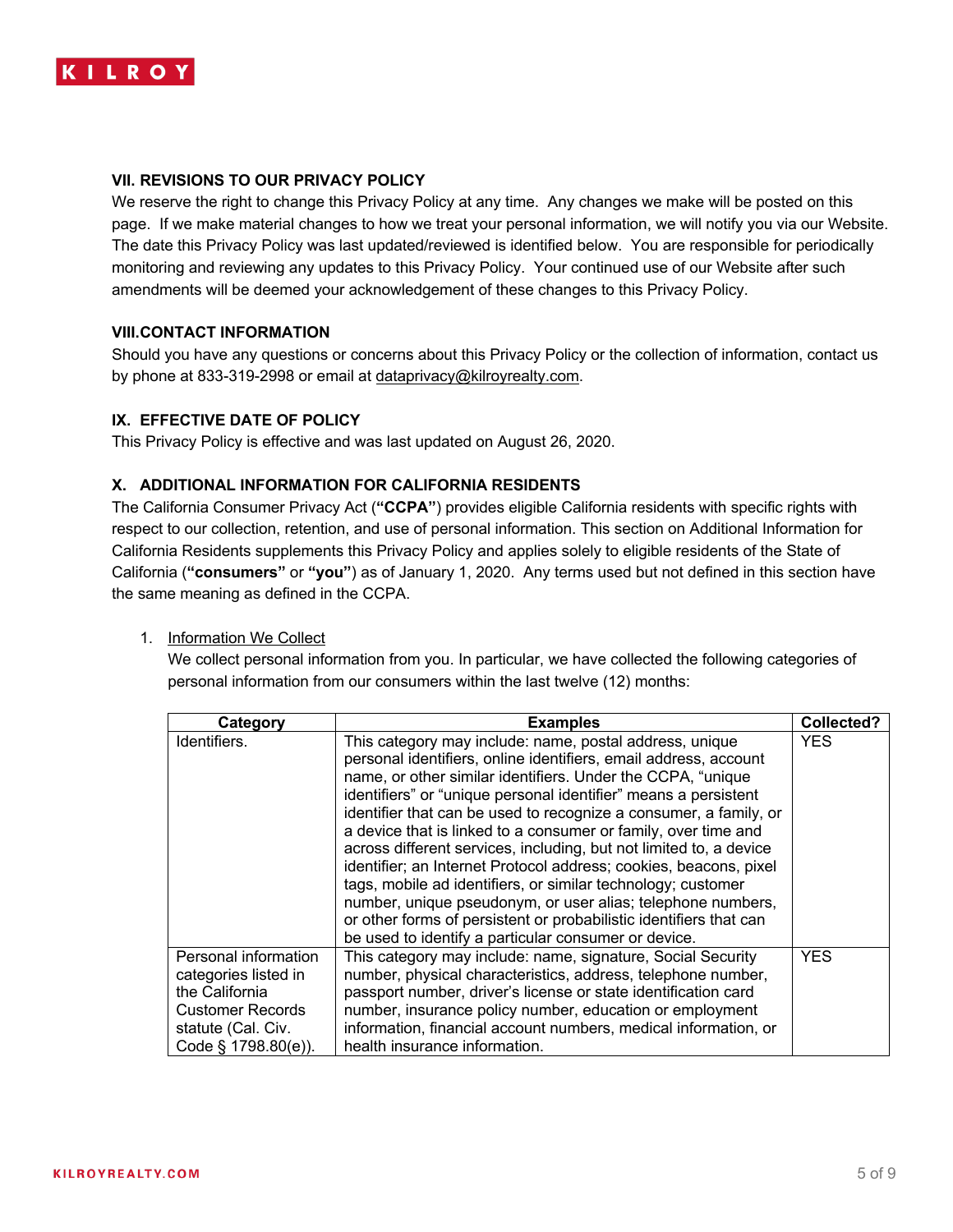

| Protected<br>classification<br>characteristics under<br>California or federal<br>law. | This category may include: age, race, color, ancestry, national<br>origin, citizenship, religion or creed, marital status, medical<br>condition, physical or mental disability, sex and gender<br>information, veteran or military status, or genetic information. | <b>YES</b> |
|---------------------------------------------------------------------------------------|--------------------------------------------------------------------------------------------------------------------------------------------------------------------------------------------------------------------------------------------------------------------|------------|
| Commercial<br>information.                                                            | This category may include: records of personal property,<br>products or services purchased, obtained, or considered, or<br>other purchasing or consuming histories or tendencies.                                                                                  | <b>YES</b> |
| Biometric information.                                                                | This category may include: imagery of the iris, retina,<br>fingerprint, face, hand, palm, vein patterns, and voice<br>recordings, from which an identifier template, such as a face<br>print, a minutiae template, or a voiceprint, can be extracted.              | <b>NO</b>  |
| Internet or other<br>electronic network<br>activity information.                      | This category may include: browsing history, search history,<br>and information regarding interactions with an Internet Web<br>site, application, or advertisement.                                                                                                | <b>YES</b> |
| Geolocation data.                                                                     | This category may include: physical location or movements.                                                                                                                                                                                                         | <b>NO</b>  |
| Sensory data.                                                                         | This category may include: audio, electronic, visual, thermal,<br>olfactory, or similar information.                                                                                                                                                               | <b>NO</b>  |
| Professional or<br>employment-related<br>information.                                 | This category may include: current or past job history or<br>performance evaluations.                                                                                                                                                                              | <b>YES</b> |
| Non-public education<br>information                                                   | This category may include: education records directly related to<br>a student maintained by an educational institution or party<br>acting on its behalf (e.g., grades, transcripts, schedules, and<br>student ID numbers).                                         | <b>YES</b> |
| Inferences drawn<br>from other personal<br>information.                               | This category may include: inferences drawn from the above<br>information that may reflect your preferences, characteristics,<br>predispositions, behavior, attitudes, or similar behavioral<br>information.                                                       | <b>NO</b>  |

Please note that some of the categories of personal information described in the CCPA overlap with each other; for instance, your name is both an identifier and a type of data described in Cal. Civil Code 1798.80(e).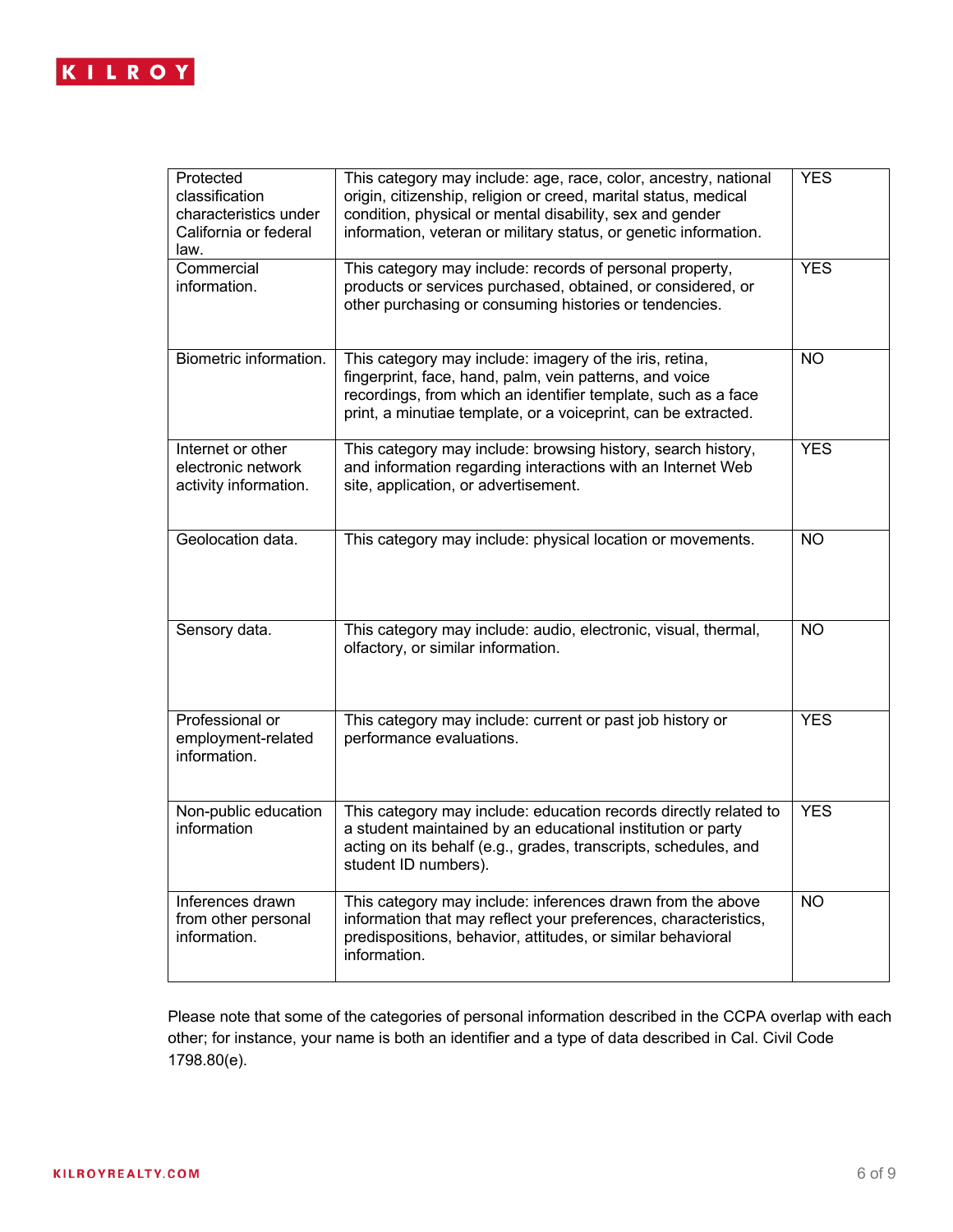

Personal information does not include publicly available information from government records or any deidentified or aggregated consumer information. In addition, the CCPA excludes the following from its scope: health or medical information covered by the Health Insurance Portability and Accountability Act of 1996 (HIPAA) and the California Confidentiality of Medical Information Act (CMIA) or clinical trial data; and personal information covered by certain sector-specific privacy laws, including the Fair Credit Reporting Act (FRCA), the Gramm-Leach-Bliley Act (GLBA) or California Financial Information Privacy Act (FIPA), and the Driver's Privacy Protection Act of 1994. You may receive separate notices about your rights under other applicable laws as required by those laws.

We collect this information directly from you when you provide it to us and automatically as you use the Website. This information may include usage details, IP addresses, browser type, location information, and information collected through cookies and other tracking technologies; and from third parties. We also may collect this information as set forth above in Sections I and II.

## 2. Information We Share With Third Parties

Kilroy does not sell your personal information. However, Kilroy may disclose your personal information to a third party for a business purpose as described in this Privacy Policy. When we disclose personal information for a business purpose, we enter into a contract that describes the purpose and requires the recipient both to keep that personal information confidential and not to use it for any purpose except performing the contract.

#### **Disclosures of Personal Information**

We share your information as described in Section III above. In the preceding twelve (12) months, the Company has disclosed the following categories of personal information for a business purpose: identifiers; California Customer Records personal information categories; protected classification characteristics under California or federal law; commercial information; internet or other similar network activity; professional or employment-related information; and non-public education information.

#### **Sales of Personal Information**

In the preceding 12 months, we have not sold our consumers' personal information.

#### 3. Rights With Regard To Your Personal Information

The CCPA provides consumers with specific rights regarding their personal information. This section describes your CCPA rights and explains how to exercise those rights.

#### **Access to Specific Information and Data Portability Rights**

You have the right to request that we disclose certain information to you about our collection and use of your personal information over the past 12 months. Once we receive and confirm your verifiable consumer request (see Exercising Access, Data Portability, and Deletion Rights), we will disclose to you:

- The categories of personal information we collected about you.
- The categories of sources for the personal information we collected about you.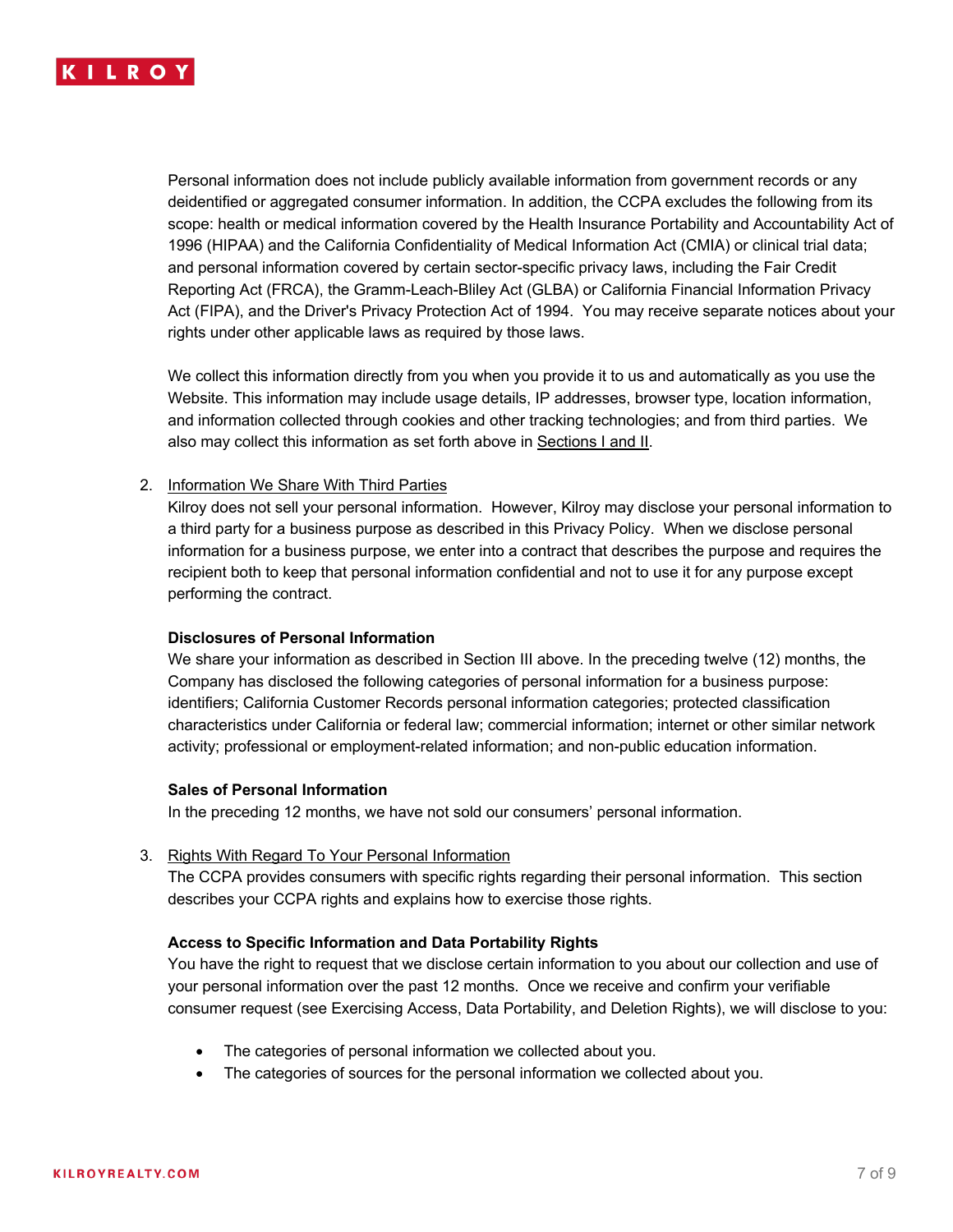

- Our business or commercial purpose for collecting or selling that personal information.
- The categories of third parties with whom we share that personal information.
- The specific pieces of personal information we collected about you.
- If we sold or disclosed your personal information for a business purpose, two separate lists disclosing:
	- o The categories of personal information that we sold about you and the categories of third parties to whom the personal information was sold.
	- $\circ$  The categories of personal information that we disclosed about you for a business purpose.

## **Deletion Request Rights**

You have the right to request that we delete any of your personal information that we collected from you and retained, subject to certain exceptions. Once we receive and confirm your verifiable consumer request (see Exercising Access, Data Portability, and Deletion Rights), we will delete (and direct our service providers to delete) your personal information from our records, unless an exception applies.

We may deny your deletion request if retaining the information is necessary for us (or our service provider(s)) to:

- Complete the transaction for which we collected the personal information, provide a good or service that you requested, take actions reasonably anticipated within the context of our ongoing business relationship with you, or otherwise perform our contract with you.
- Detect security incidents, protect against malicious, deceptive, fraudulent, or illegal activity; or prosecute those responsible for such activities.
- Debug products to identify and repair errors that impair existing intended functionality.
- Exercise free speech, ensure the right of another consumer to exercise his or her free speech rights, or exercise another right provided for by law.
- Engage in public or peer-reviewed scientific, historical, or statistical research in the public interest that adheres to all other applicable ethics and privacy laws, when the deletion of information may likely render impossible or seriously impair the achievement of such research, if you previously provided informed consent.
- Enable solely internal uses that are reasonably aligned with consumer expectations based on your relationship with us.
- Comply with a legal obligation (including complying with the California Electronic Communications Privacy Act (Cal. Penal Code § 1546 et. seq.)).
- Otherwise use your personal information, internally, in a lawful manner that is compatible with the context in which you provided the information.

#### **Exercising Access, Data Portability, and Deletion Rights**

To exercise the access, data portability, and deletion rights described above, submit a verifiable consumer request to us by either calling us at 833-319-2998 or emailing us at dataprivacy@kilroyrealty.com.